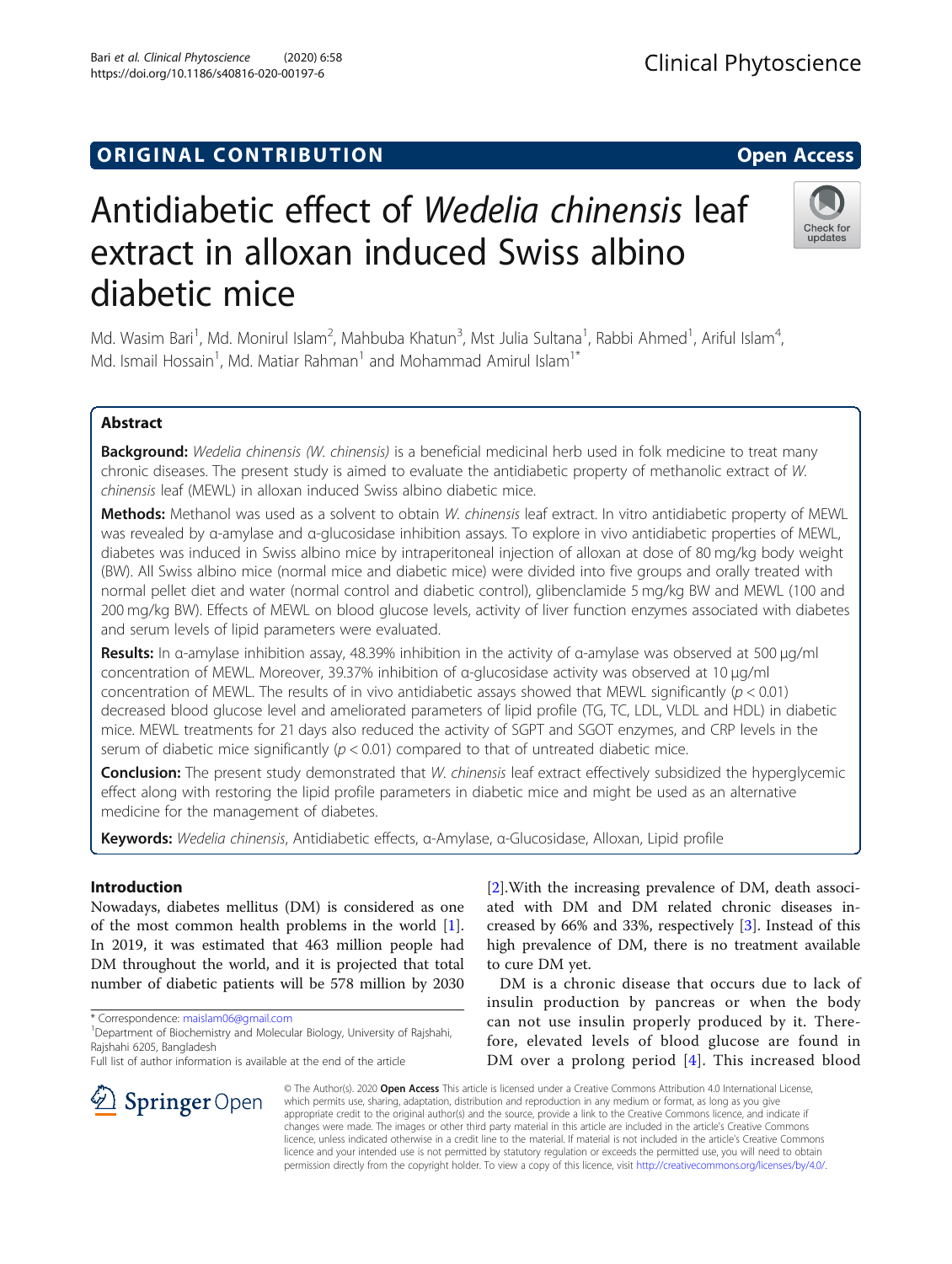glucose level affects protein, carbohydrate and lipid metabolism in DM patients [[5](#page-6-0)]. Insulin deficiency and insulin resistance affect enzymes and pathways of lipid metabolism. For that reason, increased levels of triglycerides (TG), low density lipoprotein (LDL), very low density lipoprotein (VLDL), and a decreased levels of high density lipoprotein (HDL) are very common in DM [[5,](#page-6-0) [6\]](#page-6-0). DM may increase the risk of liver diseases. In DM, abnormal activity of liver enzymes, such as serum glutamate-pyruvate transaminase (SGPT) and serum glutamic oxaloacetic transaminase (SGOT), non-alcoholic liver steatosis, liver cirrhosis and liver cancer were reported previously [[7](#page-6-0), [8](#page-6-0)]. Moreover, many other complications are associated with chronic DM including neuropathy, retinopathy, atherosclerosis, hypertension, cardiovascular diseases, diabetic foot, periodontal diseases, dry mouth, dental caries, oral cancer, arthritis, and many more [[9,](#page-6-0) [10\]](#page-6-0). Alphaglucosidase and α-amylase catalyze the conversion of polysaccharides into monosaccharide and disaccharide, and inhibitors of these two enzymes are also used to decrease blood glucose levels in type I and type II DM  $[11]$  $[11]$  $[11]$ . Changing food habit, daily exercise, lifelong use of insulin (for type I DM), herbal medicine, and synthetic hypoglycemic agents such as; sulfonylureas, biguanides, thiazolidinediones and meglitinides are common treatments for DM, but these synthetic drugs have many adverse effects [[12](#page-7-0)–[15\]](#page-7-0). Transplantation of artificial pancreas is a new hope to cure type I DM, but it is highly expensive for common people [[16](#page-7-0)]. Therefore, search for new antidiabetic drugs least or no side effect remains a challenge.

Medicinal plants have attracted the attention of researchers for the treatment of DM and other diseases due to their fewer side effects. According to previous study, plants are the major sources of different drugs, and almost 800 plants may process antidiabetic activity [[17](#page-7-0)–[20](#page-7-0)]. Many plants are already being used for the treatment of DM in traditional medicine [[19](#page-7-0), [21](#page-7-0)]. To find out polysaccharide hydrolyzing natural inhibitor, we under took an unexplored Asteraceae family medicinal plant, W. chinensis. It is commonly known as Bhimra or Bhringraj which is rich in flavonoids and polyphenols [[22\]](#page-7-0). It is traditionally used for the treatment of chin cough, diarrhea, diphtheria and jaundice [\[23\]](#page-7-0). Previous studies suggested that polyphenols and flavonoids are prominent sources of natural antioxidants and exhibit conspicuous biological actions [\[24](#page-7-0), [25\]](#page-7-0). This study implies to the evaluation of therapeutic potentiality in treatment of diabetic animal model by evaluating through the alpha-amylase and alpha-glucosidase inhibition effects.

## Materials and method Chemicals and reagents

Sodium chloride, α-amylase, iodine reagent, HCl, starch, p-nitrophenol α-D-glucopyranoside (PNPG), sodium azide, 0.1 M Sodium phosphate buffer, α-glucosidase, acarbose and alloxan were purchased from Sigma-Aldrich (St. Louis, MO, USA). Reagent kit for glucose for the estimation of TC, TG, LDL, VLDL, HDL, CRP, SGPT and SGOT were purchased from Linear chemicals (Barcelona, Spain). Glibenclamide was purchased from Advanced Chemical Industries (ACI) Limited, Bangladesh. All other chemicals were used in analytical grade.

#### Collection of plant material and authentication

W. chinensis leaves were collected from Rajshahi University, Rajshahi-6205, Bangladesh at July, 2019 and authenticated by Dr. A.H.M. Mahbubur Rahman, Professor, Department of Botany University of Rajshahi, Bangladesh.

#### Preparation of extract

At first, W. chinensis leaves were washed with clean water to remove adhering dirt and sorted to collect fresh and mature leaves. Then those leaves were chopped and shed dried at 25–28 °C for 7 days. After complete drying, the entire portions were grinded into a coarse powder by a grinding machine (FFC-15, China) and stored in an airtight container at room temperature for further use. About 80 g of the powdered material was taken into a clean, round bottomed glass bottle and soaked in 400 ml of solvent (methanol). The container with its content was sealed by cotton plug and aluminum foil, and kept for 15 days accompanied with occasional shaking and stirring. After maceration, the resulting extracts were filtered through Whatman No.1 filter paper. Afterwards, the solvents were evaporated under reduced pressure at 39 °C using a rotary evaporator. Finally, the residues were kept in small sterile bottles at 4 °C until used for further experiments.

#### α-amylase inhibition assay

Screenings for α-amylase inhibition by extracts were carried out according to the method described by Xiao et al. [\[26](#page-7-0)] with slight modification. Different concentrations of 500 μl extracts were added to 500 μl of 0.02 M sodium phosphate buffer (6 mM sodium chloride; pH 6.9) containing 0.5 mg/ml of α-amylase solution, and incubated at 37 °C for 10 min. Then 500 μl soluble starch (1%, w/v) was added to each reaction test tube and incubated at 37 °C for 15 min. After that, 1 M HCl  $(20 \mu l)$ was added to stop the enzymatic reaction followed by the addition of 100 μl of iodine reagent (5 mM  $I_2$  and 5 mM KI). The color change was noted and the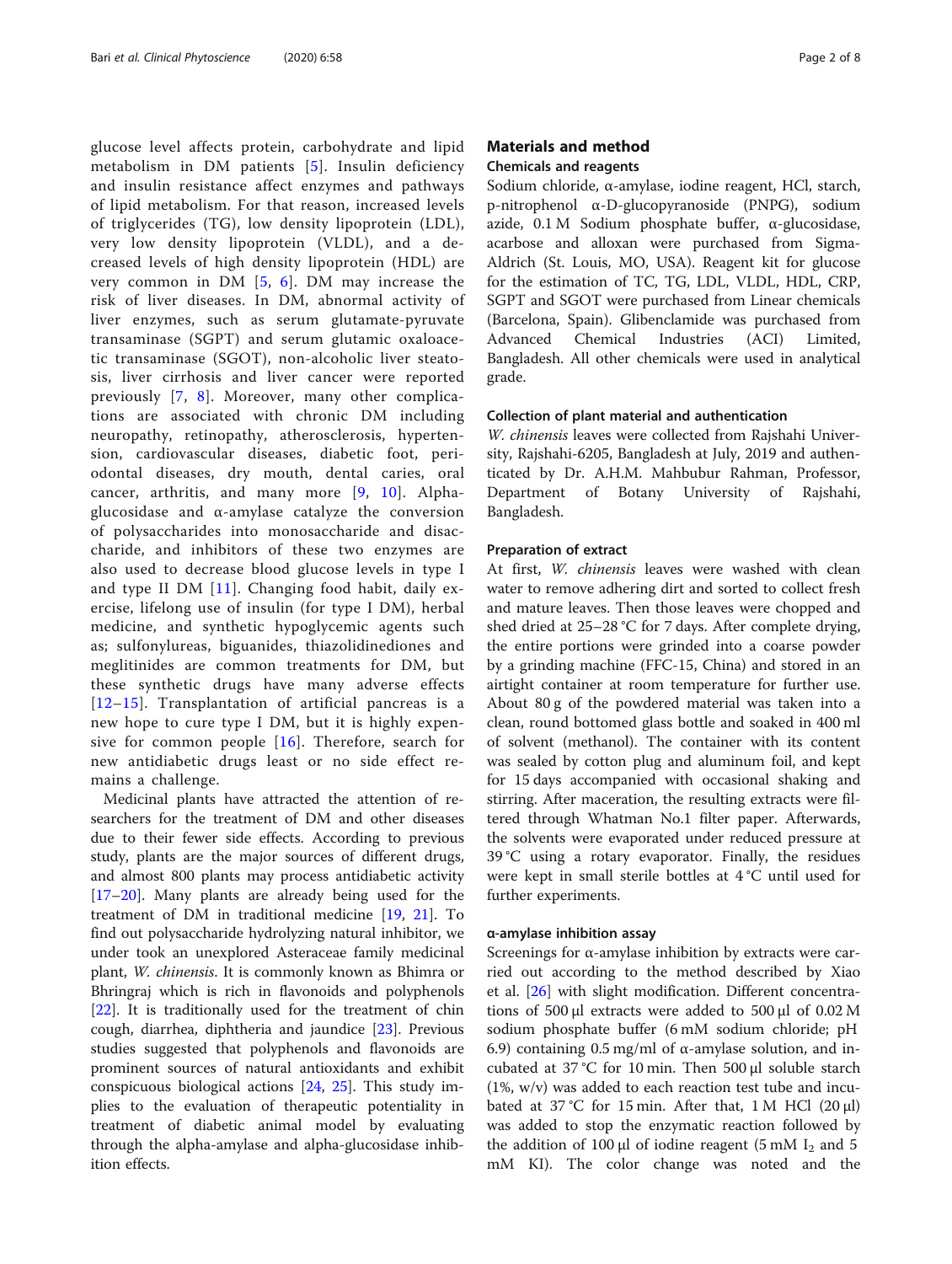<span id="page-2-0"></span>absorbance was read at 620 nm. Acarbose was used as positive control. The results were expressed as % inhibition calculated using the formula:

 $\alpha$  – amylase inhibition activity  $= [1 - {(A_1 - A_2) / A_0}] \times 100$ 

Where  $A_1$  is the absorbance of the test sample,  $A_2$  is the absorbance of product control (sample without αamylase solution) and  $A_0$  is the absorbance of negative control (α-amylase without extract).

#### α-glucosidase inhibition assay

The α-glucosidase inhibition assay was performed following the method described by Schmidt et al. [[27\]](#page-7-0). In a 96 well microplate, 10 μl of extract at various concentrations and 90 μl of 0.1 M sodium phosphate buffer (SPB) pH containing 0.02% sodium azide. After that, 80 μl of α-glucosidase solution (2.0 U/ml) in SPB were added in each well, and the mixture was incubated at 28 °C for 10 min. Acarbose was used as a positive control. After the incubation, 20 μl of PNPG (0.4 mM, dissolved in SPB) was mixed into the solution to initiate the reaction. The rate of PNPG conversion to p-nitrophenol was determined by the measurement of absorbance of pnitrophenol at 405 nm using a Multiscan FC microplate photometer (Thermo Fisher Scientific, Waltham, MA, USA). Acarbose was used as standard. The percentage of α-glucosidase inhibition was calculated by the following equation:

 $\alpha$  – glucosidase inhibition activity = {(absorbance of blank

- absorbance of sample)/absorbance of blank $\} \times 100$ 

#### Animal care

Swiss albino mice weighting about 20–28 g were collected from the International Cholera and Dysentery Disease Research, Bangladesh (ICDDRB). They were individually housed in polypropylene cages in well-ventilated rooms

(temperature  $25 \pm 2$  °C; humidity  $55 \pm 5$ % with 12 h light/ dark cycle) under hygienic conditions. Mice were allowed free access to standard dry pellet diet and water. Food intake was withdrawn before 16 to 18 h to start the experiments.

#### Induction of diabetes

Diabetes was induced in overnight fasting mice by a single intraperitoneal injection of alloxan (80 mg/kg body weight; BW) in a 0.1 M sodium citrate buffer (pH 4.5). The age-matched control mice received an equivalent amount of citrate buffer. Food and water intake were closely monitored daily after alloxan administration. The development of hyperglycemia in mice was confirmed by measuring fasting blood glucose level (tail vein blood) after 48 h of alloxan administration with a portable glucometer (Accu-Chek, Roche, Germany). The animals with fasting blood glucose level  $\geq$  11.0 mmol/l were considered as diabetic mice.

#### Experimental groups

After 1 week of acclimatization period, all mice were divided into following five groups:

Group-1 (Normal control): Mice feed with standard pellet diet and water.

Group-2 (Diabetic control): Diabetic mice without treatment.

Group-3 (Positive control): Diabetic mice were treated by glibenclamide at dose of 5 mg/kg BW [\[28,](#page-7-0) [29\]](#page-7-0).

Group-4 (MEWL 100 mg/kg BW): The diabetic mice treated with MEWL at a dose of 100 mg/kg BW for 21 days [\[30\]](#page-7-0).

Group-5 (MEWL 200 mg/kg BW): The diabetic mice treated with MEWL at a dose of 200 mg/kg BW for 21 days [\[30\]](#page-7-0).

#### Oral glucose tolerance test (OGTT)

This test was performed according to a previously de-scribed protocol with slight modifications [\[31](#page-7-0)]. All

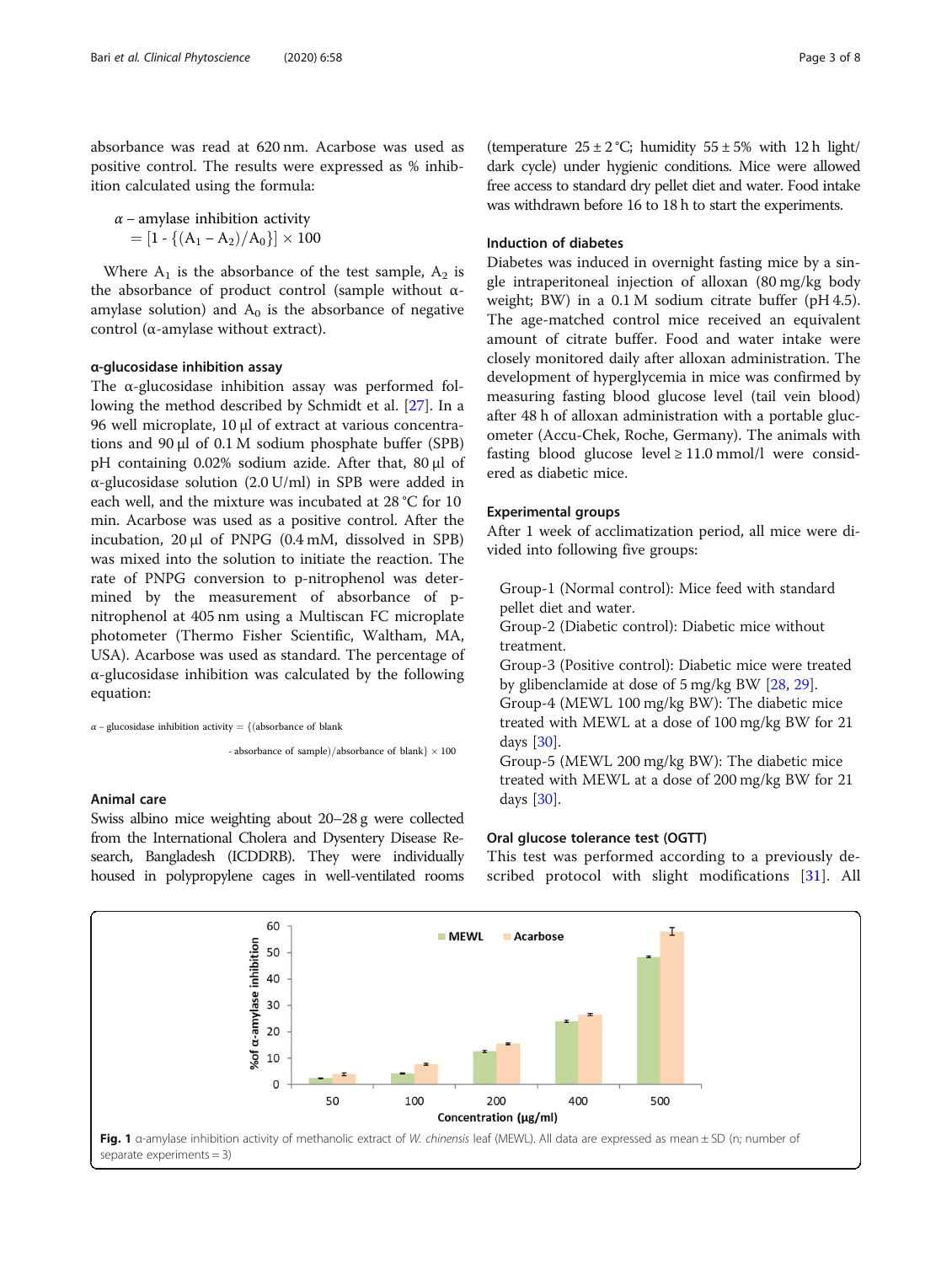<span id="page-3-0"></span>

mice were kept fasting for 16 h prior to the experiment. Mice of group 4 and group 5 were orally administrated with MEWL 100 mg/kg and 200 mg/kg BW, respectively, followed by oral administration of glucose solution (1 g/kg BW). Mice from group 3 were treated with the antihyperglycemic agent glibenclamide at a dose of 5 mg/kg body weight, followed by oral glucose administration (1 g/kg BW), while the of control group (Group I) did not receive glucose solution. Blood samples were subsequently collected from tail veins at 0, 30, 60, 90 and 120 min following oral glucose administration and glucose levels were measured using a portable glucometer (Accu-Chek, Roche, Germany) by vein puncture [[32\]](#page-7-0).

## Collection of blood

Blood samples from all mice were collected on day 1, 5, 10, 15 and 21 in a fasting state from the tail vein by 26 G needle and syringe. At final stage of experiment period (21 days), mice were anesthetized with chloroform, and sacrificed after overnight fasting. After that, blood was taken from the artery of the heart by syringe. The serum was separated by allowing blood samples left for 10 min at a temperature of 25 °C, then centrifuged at 3000 rpm for 20 min, after

centrifugation, serum was collected and kept in plastic vial at − 80 °C until further experiments.

#### Measurement of biochemical parameters

Plasma concentrations of TG, TC, HDL, LDL, VLDL, CRP, SGPT and SGOT were measured using commercially available kit (Linear chemicals, Barcelona, Spain) using an automatic Bio-analyzer (Hitachi 7180, Hitachi, Tokyo, Japan).

#### Statistical analysis

All statistical analyses were performed using SPSS software of (version 16). All values were expressed as mean ± standard deviation (SD), and considered statistically significant at  $p < 0.05$  (one-way ANOVA followed by Dunnett's t test).

#### Results

## Effect of MEWL on α-amylase inhibitory activity

α-amylase inhibitory activity of W. chinensis leaf extract is shown in (Fig. [1\)](#page-2-0). In this assay, dose-dependent increase in the percentage inhibitory activity against αamylase enzyme was noted. The percent of inhibition of α-amylase activity was  $48.39 \pm 0.277\%$  by MEWL at a concentration of 500 μg/ml, and standard acarbose

Table 1 Effects of the MEWL on blood glucose levels of diabetic mice in OGTT

| Animal groups    | Dose<br>mq/<br>kg<br><b>BW</b> | Blood glucose levels (mg/dl)<br>Minute after a single dose administration of extracts or drugs |               |                |                |              |
|------------------|--------------------------------|------------------------------------------------------------------------------------------------|---------------|----------------|----------------|--------------|
|                  |                                |                                                                                                |               |                |                |              |
|                  |                                | Normal control                                                                                 | $\equiv$      | $5.1 + 0.9$    | $7.1 \pm 1.5$  | $6.9 + 1.2$  |
| Diabetic control |                                | $13.5 + 2.1$                                                                                   | $19.5 + 3.6$  | $23.9 \pm 3.0$ | $16.3 \pm 3.1$ | $14.2 + 1.9$ |
| Positive control |                                | $6.8 + 1.4$                                                                                    | $9.3 + 2.0$   | $10.1 + 2.2$   | $8.6 + 1.5$    | $6.4 + 1.7$  |
| <b>MFWI</b>      | 100                            | $8.2 + 0.9$                                                                                    | $13.6 + 1.7*$ | $12.7 + 2.8*$  | $10.8 + 2.0*$  | $8.8 + 2.1*$ |
| <b>MEWL</b>      | 200                            | $9.3 + 2.3$                                                                                    | $14.8 + 3.7*$ | $11.6 + 1.7*$  | $94 + 14*$     | $6.1 + 1.8*$ |

All values are expressed as mean  $\pm$  SD (n; number mice = 5). Here "\*" indicates  $p$  < 0.01 compared to diabetic control mice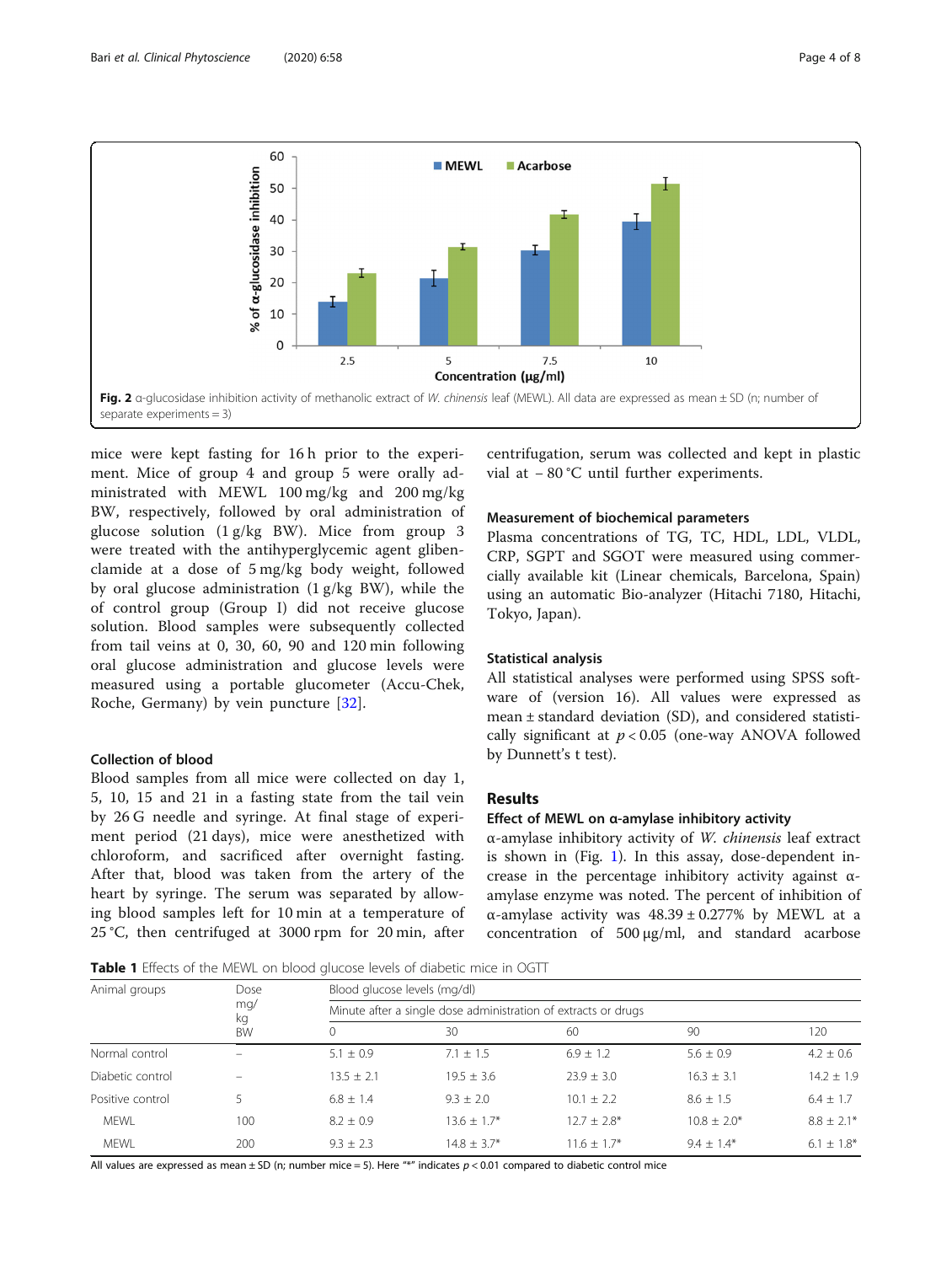

showed  $57.98 \pm 1.492\%$  inhibition in α-amylase activity at the same concentration.

#### Effect of MEWL on -glucosidase inhibition assay

α-glucosidase inhibitory activity of W. chinensis leaf is shown in (Fig. [2](#page-3-0)). In this assay, the percentage inhibitory activity of MEWL and acarbose against  $\alpha$ -glucosidase enzyme was gradually increased with concentration. At 10 μg/ml concentration, MEWL showed 39.37% inhibition in the activity of α-glucosidase and acarbose showed 51.45% inhibition in the activity of α-glucosidase.

## Effect of MEWL on oral glucose tolerance test in diabetic mice

OGTT has been performed in fasting mice after oral administration of methanolic extract. The results of the OGTT are summarized in Table [1.](#page-3-0) At the ultimate 120 min interval following oral glucose intake, the mice treated with MEWL (100 and 200 mg/kg BW) were able to metabolize glucose significantly compared to the mice of diabetic control group.

#### Effects of MEWL on blood glucose level

Effects of MEWL treatment in the blood glucose levels of alloxan induced diabetic mice are represented in Fig. 3. Intraperitoneal administration of alloxan (80 mg/kg BW) significantly increased the blood glucose levels of diabetic control mice compared to normal control mice. MEWL (100 and 200 mg/kg BW) treatment significantly reduced the blood glucose levels of diabetic mice compared to that of diabetic control mice. This level of reduction was as near as glibenclamide administered subject. In 5th to  $21<sup>st</sup>$  days, MEWL at both doses (100 mg/kg and 200 mg/kg BW) lowered the glucose level by 9.9% - 39.72% and 14.5% - 50.96%, respectively, compared to diabetic control mice.

## Effects of MEWL on lipid profile

Figure 4 represents the effects of 21 days supplementation with MEWL on the levels of serum TC, TG, HDL, LDL and VLDL in experimental mice. Serum levels of TG, TC, LDL and VLDL were increased, and HDL level was decreased significantly in alloxan induced diabetic mice compared to that of normal

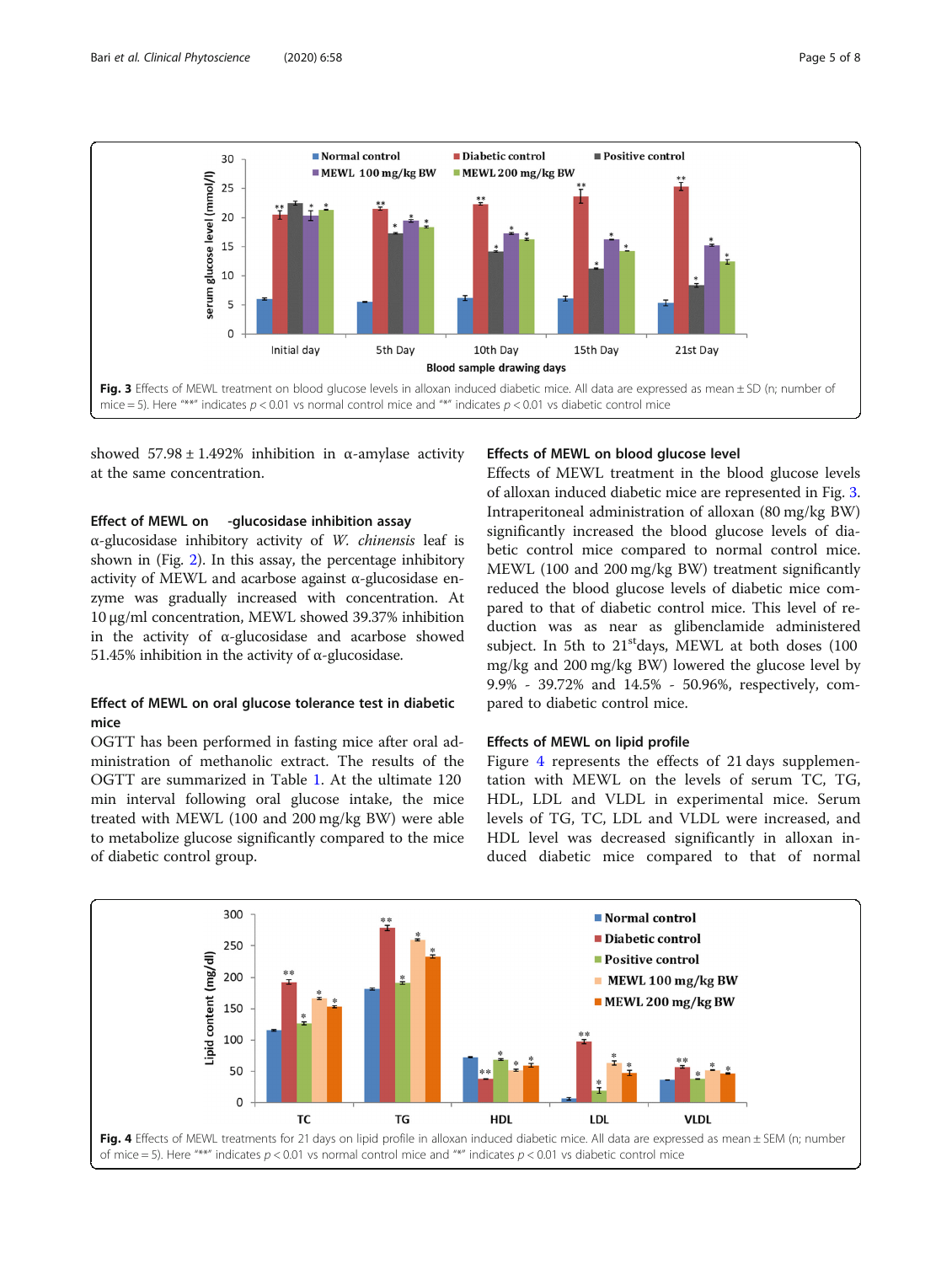control mice. Oral administration of MEWL at both doses (100 and 200 mg/kg BW) regulated those parameters of lipid profile in diabetic mice towards the normal level significantly ( $p < 0.01$ ) compared to the diabetic control mice. After 21 days treatment with MEWL, serum levels of TC, TG, LDL and VLDL decreased significantly compared to that of diabetic control mice. MEWL treatment also increased serum HDL levels in diabetic mice significantly.

#### Effects of MEWL on serum SGPT, SGOT and CRP level

Effects of MEWL supplementation in the activity of serum SGPT and SGOT in diabetic mice are represented in Fig. 5. Increased activity of serum SGPT and SGOT in diabetic mice was reduced significantly by supplementation of MEWL for 21 days. Compared to diabetic control mice, MEWL decreased SGPT activity by 19.87% (100 mg/kg BW) and 27.03% (200 mg/kg BW), whereas glibenclamide reduced SGPT activity by 36.03%. The reduction of SGOT activity with the treatment of MEWL were 12.72% (100 mg/kg BW) and 19.75% (200 mg/kg BW), whereas glibenclamide lowered SGOT activity was 32.005%.

Alloxan induced diabetic mice also showed increased levels of serum CRP compared to normal control mice (Fig. [6](#page-6-0)). The administration of MEWL also reduced the CRP levels significantly compared to that of diabetic control mice at both doses.

#### Discussion

In this study, we have explored in vitro and in vivo antidiabetic properties of W. chinensis leaf extract (MEWL) for first time. MEWL treatments also showed promising beneficial effects to lipid profile, liver function enzymes activity and serum CRP levels in alloxan induced diabetic mice.

In this study, in vitro antidiabetic activity of MEWL were evaluated using α-amylase inhibition assay and αglucosidase inhibition assay. Alpha-amylase catalyzes the breakdown of starch into maltose and α-glucosidase catalyzes the conversion of polysaccharides into monosaccharides, such as glucose. Therefore, these two assays are used largely for the screening of drugs having antidiabetic activity. In this present study, we observed  $\alpha$ amylase and α-glucosidase inhibitory properties of MEWL.

Increased blood glucose level or hyperglycemia due to the lack of insulin production by pancreas or insulin resistance is the most common characteristics of DM [[4](#page-6-0), [33](#page-7-0)]. MEWL supplementation decreased blood glucose levels significantly in diabetic mice compared to that of diabetic control mice. According to previous study, W. chinensis leaf contains several antioxidants and possesses antidiabetic activity (in vitro) [\[34](#page-7-0), [35](#page-7-0)]. Therefore, these results are consistent with previous study.

Increased levels of serum TC, TG, LDL and VLDL, and decreased level HDL are also very common in DM patients due to the altered metabolism of carbohydrates and lipids [[6,](#page-6-0) [36,](#page-7-0) [37\]](#page-7-0). With the progression of DM, these abnormalities are associated with the development of cardiovascular diseases in DM patients [\[6](#page-6-0)]. Significantly decreased levels of serum TC, TG, LDL and VLDL, and increased levels of HDL in MEWL treated diabetic mice compared to diabetic control mice were noted in this study. These data represent possible potential effects to W. chinensis leaf to reduce or prevent DM associated complication in lipid metabolism.

Liver damage is also very common in patients having chronic DM [\[38\]](#page-7-0). Chronic DM can lead to non-alcoholic fatty liver disease by affecting the metabolism of lipids, carbohydrates and proteins, which can further progress to non-alcoholic steatohepatitis, liver cirrhosis, and finally hepatocellular carcinomas promoting oxidative stress inflammatory response [\[38](#page-7-0)]. Due to liver damage, increased activity or levels of liver function enzymes, such as SGPT and SGOT are found in patients with DM

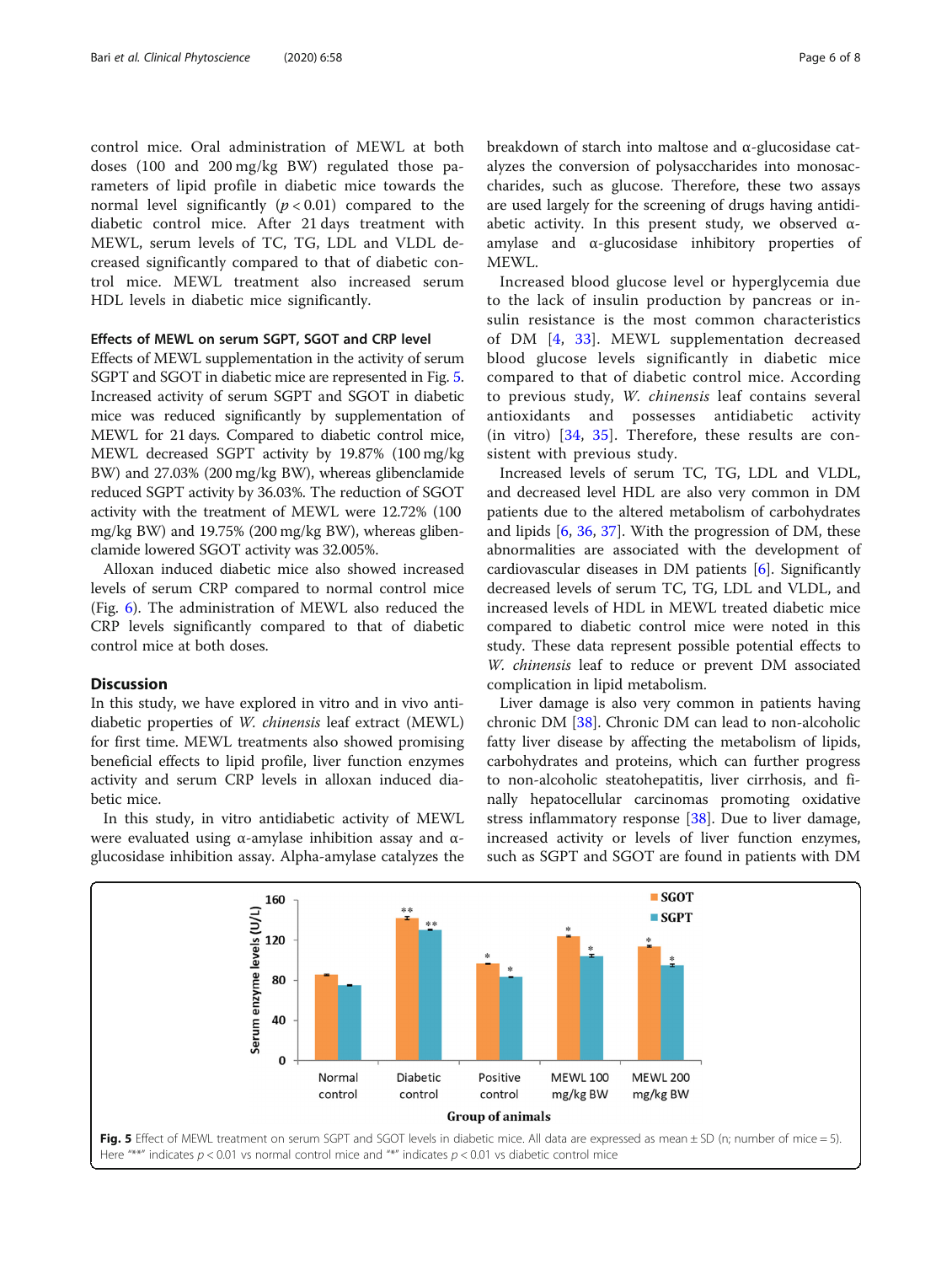

<span id="page-6-0"></span>

[[39\]](#page-7-0). Additionally, increased levels of CRP in the serum of patients having DM has been reported previously [[40\]](#page-7-0). It is a potent marker of systemic inflammation and important risk factor of cardiovascular diseases [[40,](#page-7-0) [41](#page-7-0)]. MEWL treatment for 21 days significantly restored the levels of SGPT, SGOT and CRP in diabetic mice compared to that of diabetic control mice. Therefore, this study also reveals the potentiality of W. chinensis leaf to reduce DM associated risk of liver damage and cardiovascular damages.

## Conclusion

In summary, W. chinensis leaf has potential in vitro and in vivo antidiabetic properties. Furthermore, supplementation of W. chinensis leaf extract can ameliorate altered levels of TC, TG, LDL, VLDL, HDL, SGPT, SGOT and CRP in diabetic mice. Therefore, this study suggests the possible beneficial effects of W. chinensis leaf in the treatment and prevention of DM and DM associated complications. However, further study should be done to explore specific antidiabetic compounds present W. chinensis leaf and their mechanism of action.

#### Abbreviations

ANOVA: Analysis of variance; TC: Total cholesterol; TG: Triglyceride; HDL: High density lipoprotein; LDL: Low density lipoprotein; VLDL: Very low density lipoprotein; SGPT: Serum alanine aminotransferase; SGOT: Serum aspartate aminotransferase; OGTT: Oral glucose tolerance test; CRP: C Reactive protein; SD: Standard deviation

#### Acknowledgements

The authors are thankful to Department of Biochemistry and molecular biology of Rajshahi University and also to ICDDRB, for supplying the Swiss albino mice.

#### Declarations

All authors have approved this manuscript. The content of this manuscript or any portion thereof, has not been published or submitted for publication elsewhere.

#### Authors' contributions

MWB, MAI, MK, MIH, MMR designed the experiment. MWB, MMI, MJS, RA collected plant material, prepared extract and performed in vivo and in vitro experiments. MWB, MMI, MK, AI, MIH, MMR, MAI conducted data analysis and data interpretation. MWB, AI, MAI prepared draft copy of that manuscript. MWB, MMI, MK, MJS, RA, AI, MIH, MMR, MAI substantively revised drafted manuscript. All authors read and approved the final draft of the manuscript.

#### Funding

This research did not receive any grant.

#### Ethics approval and consent to participate

This research work was approved by the Institutional Animal, Medical Ethics, Bio-Safety and Bio-Security Committee (IAMEBBC) for Experimentations on Animal, Human, Microbes, and Living Natural Sources, memo no. 118/320- IAMEBBC/IBSc. Institute of Biological Sciences, University of Rajshahi, Bangladesh.

#### Competing interests

The authors declare that they have no competing interests.

#### Author details

<sup>1</sup>Department of Biochemistry and Molecular Biology, University of Rajshahi, Rajshahi 6205, Bangladesh. <sup>2</sup> Department of Biochemistry, Hamamatsu University School of Medicine, Hamamatsu, Shizuoka 431-3192, Japan. <sup>3</sup>Department of Biochemistry and Molecular Biology, Gonobishwabidyalay, Dhaka, Bangladesh. <sup>4</sup>Department of Cellular and Molecular Anatomy Hamamatsu University School of Medicine, Hamamatsu, Shizuoka 431-3192, Japan.

#### Received: 17 February 2020 Accepted: 23 July 2020 Published online: 14 August 2020

#### References

- 1. Wild SH, Roglic G, Green A, Sicree R, King H. Global prevalence of diabetes: estimates for the year 2000 and projections for 2030: response to Rathman and Giani. Diabetes Care. 2004;27(10):2569.
- 2. Saeedi P, Petersohn I, Salpea P, Malanda B, Karuranga S, Unwin N, et al. Global and regional diabetes prevalence estimates for 2019 and projections for 2030 and 2045: Results from the International Diabetes Federation Diabetes Atlas. Diabetes Res Clin Pract. 2019;157:107843.
- 3. Liu M, Liu S-W, Wang L-J, Bai Y-M, Zeng X-Y, Guo H-B, et al. Burden of diabetes, hyperglycaemia in China from to 2016: findings from the 1990 to 2016, global burden of disease study. Diabetes Metab. 2019;45(3):286–93.
- 4. Triplitt C, Solis-Herrera C, Cersosimo E, Abdul-Ghani M, Defronzo RA. Empagliflozin and linagliptin combination therapy for treatment of patients with type 2 diabetes mellitus. Expert Opin Pharmacother. 2015;16(18):2819– 33.
- 5. Saltiel AR, Kahn CR. Insulin signalling and the regulation of glucose and lipid metabolism. Nature. 2001;414(6865):799–806.
- 6. Laakso M, Pyörälä K, Sarlund H, Voutilainen E. Lipid and lipoprotein abnormalities associated with coronary heart disease in patients with insulin-dependent diabetes mellitus. Arteriosclerosis. 1986;6(6):679–84.
- 7. Goyal A, Singh NP. Consumer perception about fast food in India: an exploratory study. Br Food J. 2007;109(2):182–95.
- 8. Beckman JA, Creager MA, Libby P. Diabetes and atherosclerosis: epidemiology, pathophysiology, and management. Jama. 2002;287(19): 2570–81.
- 9. Akintola AA, van Heemst D. Insulin, aging, and the brain: mechanisms and implications. Front Endocrinol. 2015;6:13.
- 10. Nathan DM, Bayless M, Cleary P, Genuth S, Gubitosi-Klug R, Lachin JM, et al. Diabetes control and complications trial/epidemiology of diabetes